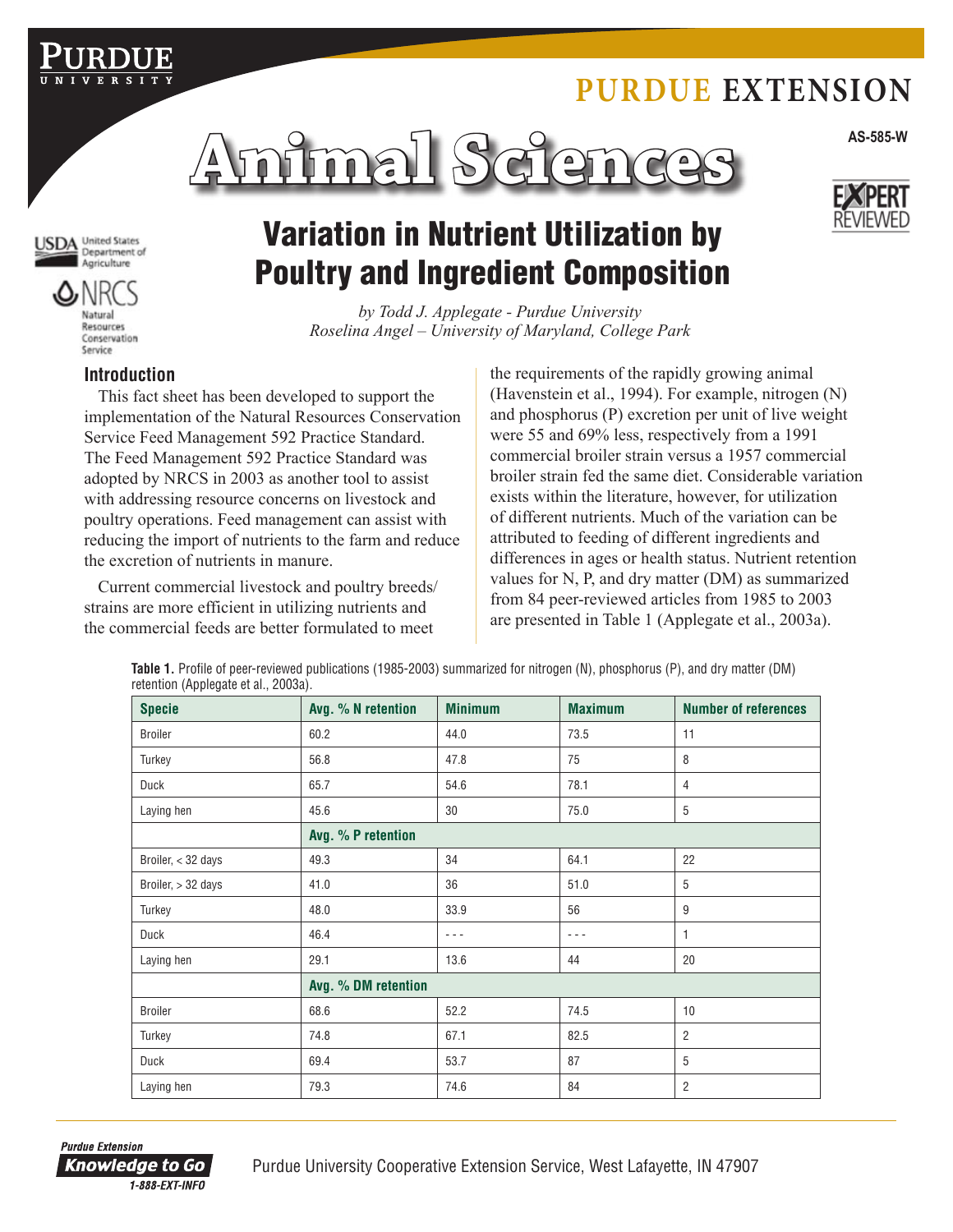Notably, substantial variation existed within and between specie. For example, for the turkey, N, P, and DM retention each varied by of 27, 22, and 15%-units, respectively.

## **Process Uncertainty and Feeding Safety Margins**

Knowledge of nutrient reduction strategies by the industry is imperative, but this knowledge is often difficult to implement under commercial conditions. For example, variation in sampling, mixing of diets, ingredient nutrient content as well as nutrient utilization by the animal still limits reductions by the industry in order for them to eliminate the possibility that their animals become deficient.

To illustrate this, process uncertainty can be calculated for P formulation in broilers (square root of the sum of squared coefficients of variations, Funk et al., 2003) from the variation listed for these processes (Table 2). Even if the lesser of the variation is assumed, the overall process uncertainty is 19.8% (or 25.5% at the worst). Even if exact ingredient analysis is known, due to bird utilization and diet manufacturing limitations, the process uncertainty could be no better than 16.8 to 18.9%. Much of the poultry industry, however, has been feeding at

considerably lower safety margins. For example, Applegate et al., (2003b) reported that the difference in phosphorus intake between birds fed typical industry P formulations versus those fed closer to requirements (each with phytase supplementation) was only 2.42 g, or 11.5% greater to market which is less than the process uncertainty. Tools that reduce variation in nutrient retention by the animal, improvements in nutrient digestibility, or an improvement in nutrient content consistency are the next areas to pursue in reducing nutrient excretion by all livestock and poultry.

Another way to look at this variation is how accurately nutritionists can formulate a corn-soybean meal diet and subsequently analyze for nutrient targets. Cromwell et al., (2003) noted after the same formulation was used to mix and analyze the same diet across 25 university laboratories. Notably, there was just as much variability in formulation targets as there is in ability to analyze for nutrient composition (Table 3).

This publication will explore inherent variations in N, P, and nutrient availability to the animal.

| <b>Process variation</b>            | Coefficient of variation (%) |
|-------------------------------------|------------------------------|
| Sampling variation                  | $5 - 10$                     |
| Analytical variation <sup>1</sup>   | 5                            |
| Mixer variation <sup>2</sup>        | $5 - 10$                     |
| Bird utilization (Table 1)          | 16                           |
| Ingredient variation (corn and SBM) | $8 - 13$                     |

**Table 2.** Summary of variation in processes associated with feeding of phosphorus to broiler chickens

<sup>1</sup> Variation was assumed to be better for feedstuffs than that for manure (10-119%) as reported by Funk et al. (2003) in referencing Floren (2002).

<sup>2</sup> Wicker and Poole (1991).

| <b>Table 3.</b> Formulation target and nutrient analyses variability of a corn-soybean meal diet from 25 university |  |  |  |  |  |
|---------------------------------------------------------------------------------------------------------------------|--|--|--|--|--|
| laboratories (Cromwell et al., 2003).                                                                               |  |  |  |  |  |

| <b>Nutrient</b> | Diet coefficient of variation | <b>Analyses coefficient of variation</b> |  |  |  |  |
|-----------------|-------------------------------|------------------------------------------|--|--|--|--|
|                 | (%)<br>--------------         |                                          |  |  |  |  |
| Crude protein   | 4.3                           | 3.6                                      |  |  |  |  |
| Calcium         | 9.3                           | 12.5                                     |  |  |  |  |
| Phosphorus      | 4.1                           | 10.7                                     |  |  |  |  |
| Zinc            | 17.4                          | 11.1                                     |  |  |  |  |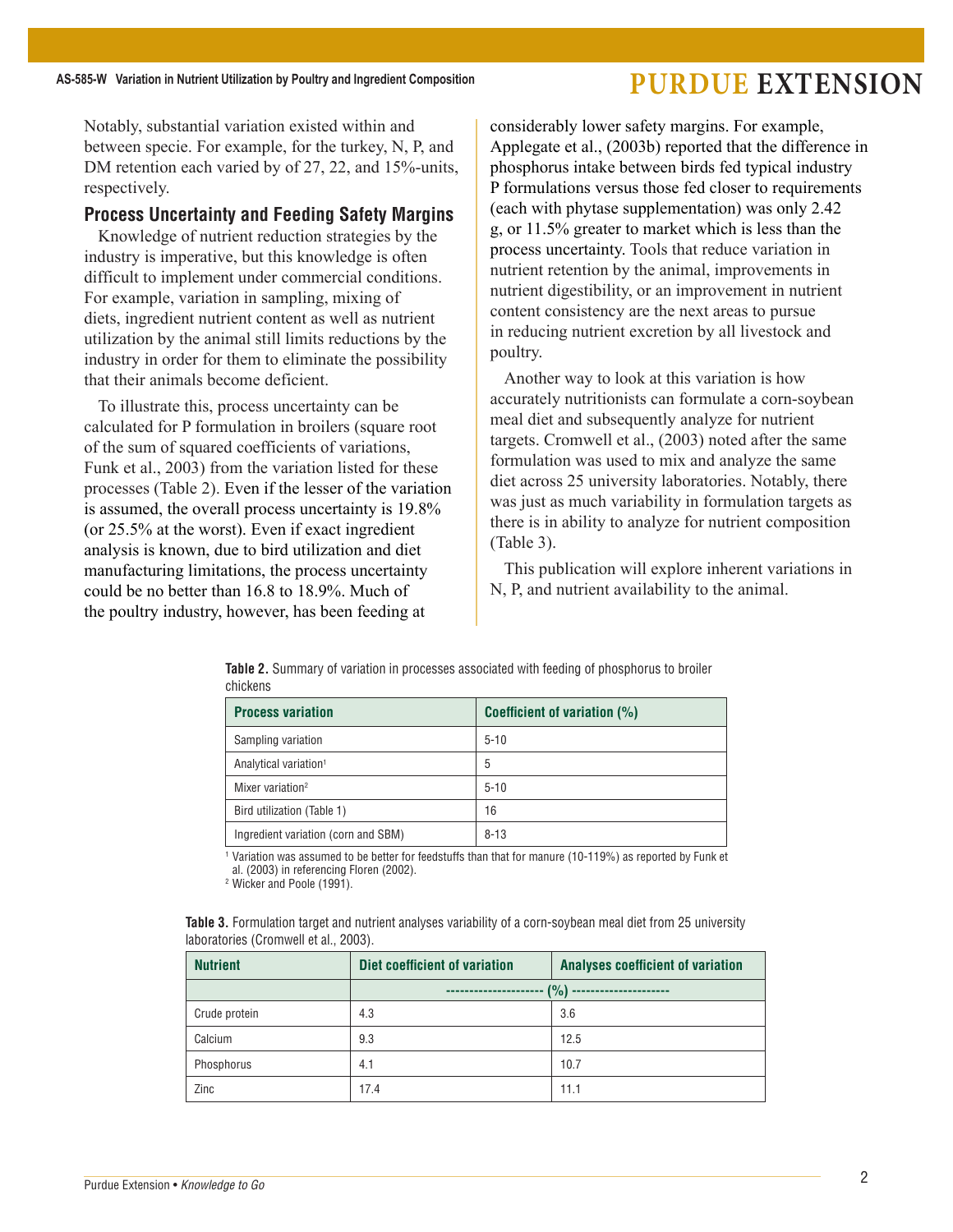## **Variability in Ingredient Nitrogen Content and Availability**

For more accurate formulation to the nutrient content of the diet, it is desirable to know precisely what nutrients are within each feedstuff.

However, due to numerous factors, nutrient content can vary considerably. Additionally, certain nutrients such as amino acids, are inordinately expensive and time consuming to analyze. Therefore, the amino acid composition for ingredients such as corn and SBM is often calculated utilizing regression equations based on the crude protein content of the ingredient. However, for many, byproduct ingredients is less predictable.

Numerous factors can influence amino acid digestibility and utilization by the bird. High processing temperatures can cause the binding of sugar moieties with lysine (maillard reaction) making it unavailable to the animal. Other examples are listed in Table 4.

Selection of feedstuffs with relatively high digestibility can help with overall reductions in amino acid formulation. Table 5 contains data for protein sources and their respective standardized and apparent digestibilities. Apparent digestibility values have not accounted for endogenous amino acid loss, whereas, standardized values have. For ingredients that are low in protein, or are lowly digestible, the endogenous amino loss, and thus the "correction" can be quite considerable. Notably, sources such as feather-meal are not typically considered for diet formulation due to their amino acid profile, but also their digestibility. Similarly, formulation for emissions reduction should also consider the protein quality as exemplified in the range of apparent digestibility and where processing temperatures could cause Maillard reactions as well as other conditions that would reduce amino acid availability. Ingredient amino acid digestibility has been extensively measured in the past and data and variability information is available from either the NRC (1994), or from crystalline amino acid suppliers.

|  |  |  |  |  |  |  | <b>Table 4.</b> Protein feed ingredient nutritive considerations. |  |
|--|--|--|--|--|--|--|-------------------------------------------------------------------|--|
|--|--|--|--|--|--|--|-------------------------------------------------------------------|--|

| <b>Protein feed ingredient</b>       | <b>Nutritive considerations</b>                                                                                          |
|--------------------------------------|--------------------------------------------------------------------------------------------------------------------------|
| Cottonseed meal                      | Gossypol - complexes with Fe and Lys                                                                                     |
| Rapeseed                             | Glucosinolates – goiterogenic (canola is low in)                                                                         |
| Soybean meal                         | Proteolytic enzyme (trypsin) inhibition – heat deactivation; high in potassium and lectins<br>(reduction of performance) |
| Meat and bone meal                   | Collagen, hair, and rancid fat reduce digestibility                                                                      |
| Poultry by-product meal              | Feathers and rancid fat reduce digestibility                                                                             |
| Fish meal                            | Gizzreosine – causes gizzard erosion                                                                                     |
| Distiller's dry grains plus solubles | Low lysine digestibility - high fiber, mycotoxins, and sodium                                                            |

|  |  |  |  | Table 5. Standardized and apparent digestible lysine (Lys) from chickens for different feedstuffs. |
|--|--|--|--|----------------------------------------------------------------------------------------------------|
|  |  |  |  |                                                                                                    |

|                        |             | Standardized digestible Lys, % <sup>1</sup> |         |
|------------------------|-------------|---------------------------------------------|---------|
| <b>Feedstuff</b>       | <b>Mean</b> | Apparent digestible Lys, % <sup>2</sup>     |         |
| SBM                    | 90          | 85-93                                       | 86      |
| Canola                 | 80          | 64-84                                       | 72      |
| Sunflower              | 84          | $- - -$                                     | $- - -$ |
| Cottonseed             | 67          | $- - -$                                     | 55      |
| <b>DDGS</b>            | 67          | 35-84                                       | $- - -$ |
| Fish-meal              | 88          | $- - -$                                     | 83      |
| Blood-meal             | 87          | $50 - 91$                                   | $- - -$ |
| Poultry byproduct-meal | 80          | 68-90                                       | $- - -$ |
| Meat and bone meal     | 80          | 45-90                                       | 58      |
| Feather-meal           | 65          | 34-80                                       | 54      |

1 Parsons, 2005 utilizing cecectomized roosters.

2 Ravindran et al., 1998. Apparent ileal digestible Lys.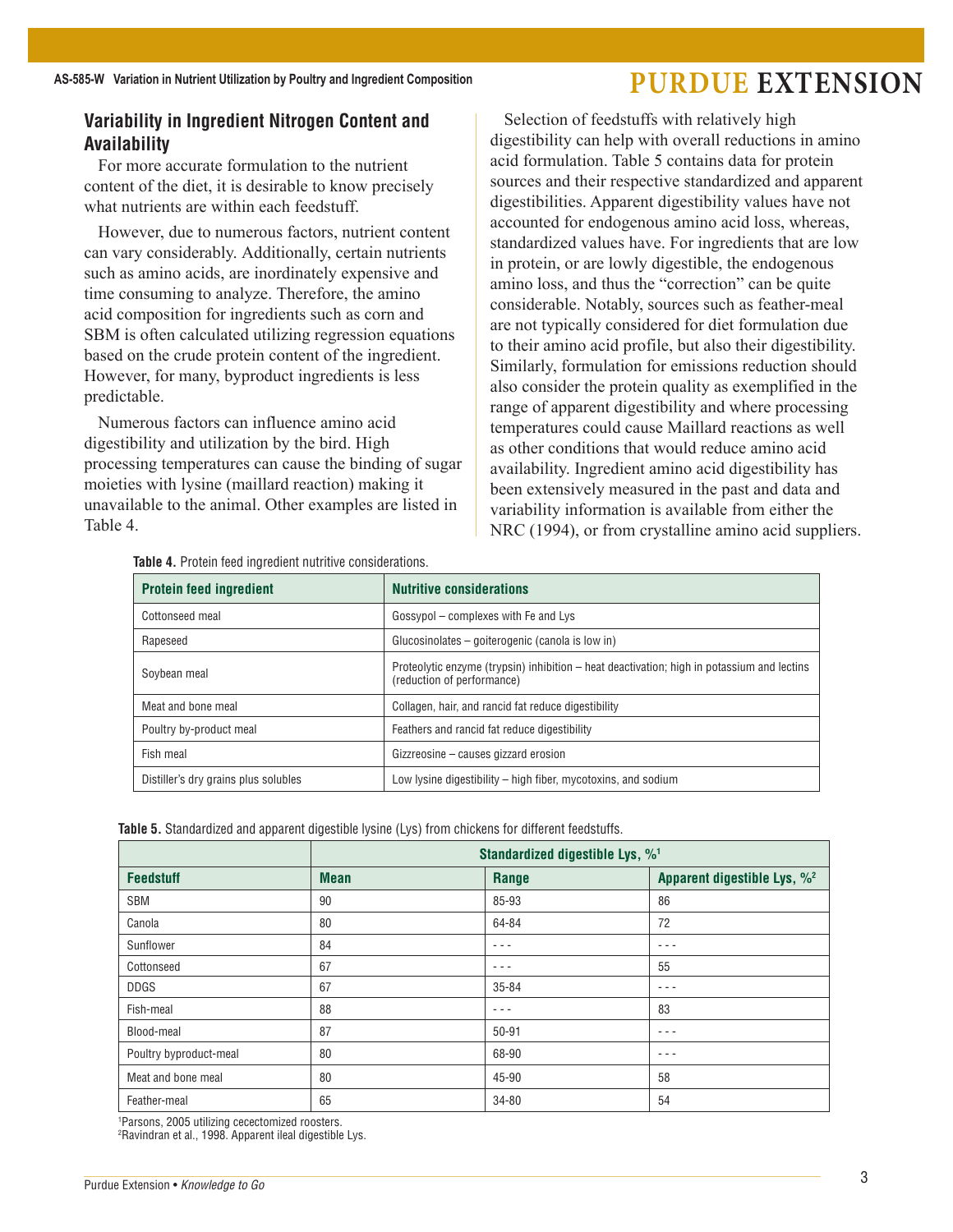## **Distiller's Dry Grains Plus Solubles (DDGS)**

The process of drying grain can result in damaged proteins that greatly reduce the digestibility of certain amino acids such as lysine. For example, lysine digestibility of DDGS in poultry can range (on average) from 59 to 84%. Also, the amino acid profile of the diet will shift by including a larger percentage of dietary protein from DDGS. A diet including DDGS will likely increase the amount of synthetic lysine added in the diet to account for imbalances and for the reduced digestibility. Therefore, in order to meet limiting amino acid needs, diets containing increasing inclusion of DDGS can impact the total amount of crude protein (and therefore N) fed resulting in higher concentrations of manure and litter N.

In addition to increases in N excretion, sodium concentrations in DDGS can also create wet manure, thereby resulting in the potential for higher ammonia emissions. Sodium chloride (salt) is often added to DDGS to aid in the desiccation/drying process. Considerable variation in the sodium content of DDGS (0.05 to 0.44%; Batal and Dale, 2003) exists, and if not accounted, can be included at greater levels than needed by the bird and can lead to increased water consumption and wet litter or manure. Wet litter and/or manure can also cause additional bacterial growth, which can predispose a flock to an increased susceptibility to intestinal infections. Therefore, sodium content of DDGS should be monitored closely when DDGS is used for poultry.

## **Variability in Ingredient Phosphorus Content and Availability**

**Inorganic sources.** Before going any further, it is important to clarify terms related to P levels and availability in inorganic feed ingredients. Most reports published on the availability of P in inorganic sources use the concept/method of "biological value."

Biological value of inorganic sources refers to the relative P availability, relative to a "standardized" P source (typically monosodium phosphate), which is usually given a 100% relative biological value. Often these trials are conducted utilizing a) slope response or b) in vitro solubility in water, acid, or ammonium citrate. "Biological value," however, is often confused with "digestibility" or "availability" of that P source.

Most of the literature typically utilizes the "biological value" approach for determining the relative "value" of an ingredient, but often does not measure the digestibility of the P source. The few reports that have measured digestibility of P from inorganic sources have noted that they can range from 87% for mono-calcium phosphate to 60% for defluorinated phosphate (Table 6).

Notably, when most of these studies determined apparent retention of P from each of the inorganic sources, the majority of studies were done within the deficiency range. As such, Leske and Coon (2002) noted dramatic reductions in retention from monocalcium phosphate as the P concentration approached the requirement (98% at half of the requirement to 59% retention at requirement). Waldroup (2002) noted that nearly 50% of excreted P, therefore, is likely of inorganic origin (which is mostly water soluble).

Generally, P must be in the phosphate form to be absorbed by poultry and swine. As phosphates are heated, pyro- and meta- complexes are formed which greatly reduce the availability of inorganic sources. Other factors that substantially affect inorganic P

| <b>Reference</b>                 | Inorganic phosphorus source | Apparent phosphorus retention, % |
|----------------------------------|-----------------------------|----------------------------------|
| Van der Klis et al., 1994        | Mono-calcium phosphate      | 87                               |
| Van der Klis and Versteegh, 1996 | Mono-calcium phosphate      | 84                               |
| Van der Klis and Versteegh, 1996 | Mono- / dicalcium phosphate | 79                               |
| Leske and Coon, 2002             | Mono- / dicalcium phosphate | 77                               |
| Leske and Coon, 2002             | Mono- / dicalcium phosphate | 80                               |
| Leske and Coon, 2002             | Mono- / dicalcium phosphate | 81                               |
| Coon et al., 2007 <sup>1</sup>   | Dicalcium phosphate         | 83                               |
| Coon et al., 2007 <sup>1</sup>   | Defluorinated phosphate     | 86                               |
| Coon et al., 2007 <sup>1</sup>   | Defluorinated phosphate     | 76                               |

**Table 6.** Apparent utilization of phosphorus from inorganic sources by broiler chickens.

1 Retainable P determined through broken line slope response.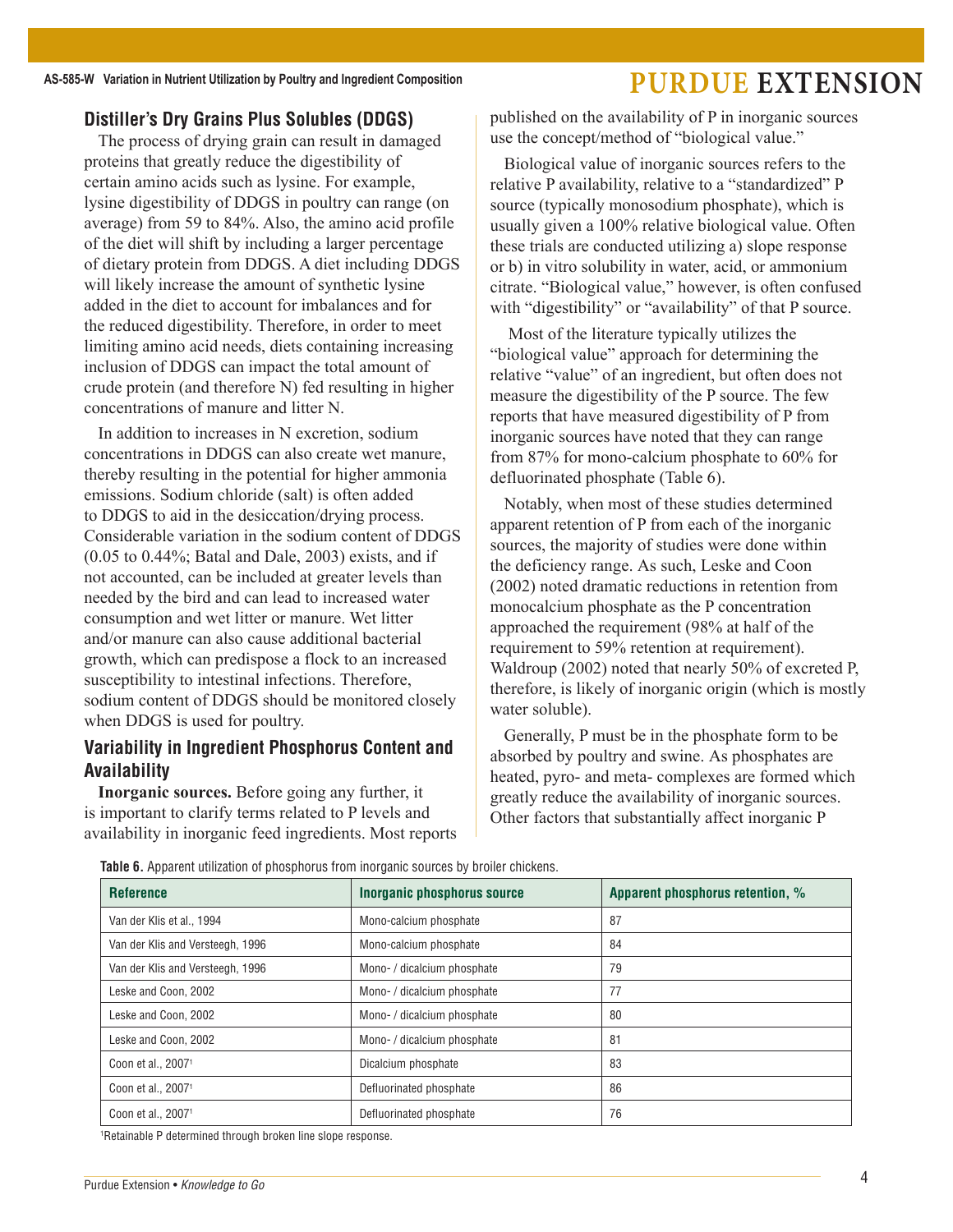source availability include: hydration of source (Gillus et al., 1962; Supplee, 1962), particle size (larger size typically increases availability), and contaminants (complexing with elements such as aluminum can reduce availability).

**Organic sources.** Total P and phytate P (PP) content in different ingredients varies somewhat depending on publication (NRC, 1994; Van Der Klis and Versteegh, 1996; Nelson et al., 1968) (Tables 7, 8). Data are still limited (Nelson et al., 1968) as to the variability in PP content (Table 7) within an ingredient and how soil and environmental factors may affect this content (Cossa et al., 1997). Also refer to *Phytase and Other Phosphorus Reducing Feed Ingredients* Fact sheet for further description of phytate content and potential for PP hydrolysis.

Work done by Cossa et al., (1997) reported, in 54 corn samples, a P content of 0.31% on a dry matter basis and a standard deviation (SD) of 0.28 with low and high values of 0.255 and 0.383 %, respectively. Average PP was 0.266 % (SD of 0.034) with low and high values of 0.192 and 0.354% dry matter, respectively. These researchers found no apparent differences between locations and early, medium, and late varieties of corn on the PP content of the corn. Similarly, Cromwell et al., (1999) noted that across 16 sources of corn and SBM that P varied by 8.1 and 4.1 (% CV), respectively. There is also limited information on potential variability in the availability of PP (Van Der Klis and Versteegh, 1996; Cossa et al., 1997) (Table 8) within an ingredient and on how

|  | Table 7. Phosphorus availability from plant and animal sources and feed phosphates measured in 3-week-old broilers (NRC, 1994; van der Klis |  |  |
|--|---------------------------------------------------------------------------------------------------------------------------------------------|--|--|
|  | and Versteegh, 1996; Coon and Leske, 1998;; Martinz Amezcua et al., 2004).                                                                  |  |  |

| Ingredient                              | $^a$ TP, %              | <sup>a</sup> PP, % | $^{\circ}$ AP (% of TP) | <b><i><b>P</b></i></b> Retainable P<br>$%$ (SD) 34.87 (11.07) | <b>cnPP,</b><br>$\%$ | <sup>c</sup> nPP, % of TP |
|-----------------------------------------|-------------------------|--------------------|-------------------------|---------------------------------------------------------------|----------------------|---------------------------|
| Corn                                    | 0.3                     | 0.228              | 29                      |                                                               | 0.08                 | 28.0                      |
| Corn                                    | $- - -$                 | 0.396              | $- - -$                 | 34.9(11.1)                                                    |                      |                           |
| Distillers' dry grains<br>plus solubles | 0.73<br>$(0.62 - 0.77)$ |                    | 69-100                  |                                                               |                      |                           |
| SBM (solvent extracted)                 | 0.71                    | 0.433              | 61                      |                                                               | 0.22                 | 35.5                      |
| <b>SBM</b>                              | $- - -$                 | 0.239              | $- - -$                 | 30.8(8.6)                                                     |                      |                           |
| Wheat                                   | 0.34                    | 0.252              | 48                      |                                                               | 0.13                 | 35.1                      |
| Wheat                                   | - - -                   | 0.332              | $- - -$                 | 30.7(4.5)                                                     |                      |                           |
| Wheat middlings                         | 1.08                    | 0.799              | 36                      |                                                               | 0.20                 | 17.4                      |
| Wheat middlings                         | - - -                   | 1.185              | $- - -$                 | 29.1(4.0)                                                     |                      |                           |
| Meat and bone meal                      | 6.0                     | $- - -$            | 66                      |                                                               |                      |                           |
| <b>Fish Meal</b>                        | 2.2                     | - - -              | 74                      |                                                               |                      |                           |
| Dicalcium phosphate                     | 18.1                    | $- - -$            | 77                      |                                                               |                      |                           |
| Monocalcium phosphate                   | 22.6                    | - - -              | 84                      |                                                               |                      |                           |

a Availability based on standardized balance trials. b Retainable P based on balance trials.

Total phosphorus (TP), available phosphorus (aP), phytate phosphorus (PP), non-phytate phosphorus (nPP)

| Table 8. Phytin-phosphorus (PP) content of feed ingredients as a percent of total phosphorus (TP) (Nelson et al., 1968; Cossa et al., |  |  |  |  |  |  |
|---------------------------------------------------------------------------------------------------------------------------------------|--|--|--|--|--|--|
| 1997; Barrier-Guillot et al., 1996a; Spencer et al., 2000).                                                                           |  |  |  |  |  |  |

| Ingredient                      | <b>Number of Samples</b> | <b>PP, % (SD)</b>        | $PP$ (% of TP) |
|---------------------------------|--------------------------|--------------------------|----------------|
| Soybeans <i>G max</i><br>G soja | 24<br>24                 | 0.41(0.22)<br>0.56(0.18) | 69.5<br>72.7   |
| SBM (50% protein)               | 20                       | 0.37                     | 71             |
| SBM (44% protein)               | 3                        | 0.38                     | 58             |
| Corn                            | 10                       | 0.17(0.02)               | 66             |
| Corn                            | 54                       | 0.27(0.24)               | 86             |
| Low phytate corn                |                          | 0.10                     | 36             |
| Corn gluten meal                |                          | 0.36                     | 62             |
| Milo                            | 11                       | 0.21(0.03)               | 68             |
| Wheat                           | 56                       | 0.218(.035)              | 60             |
| Wheat                           | $\overline{2}$           | 0.18                     | 67             |
| Wheat middlings                 |                          | 0.35                     | 74             |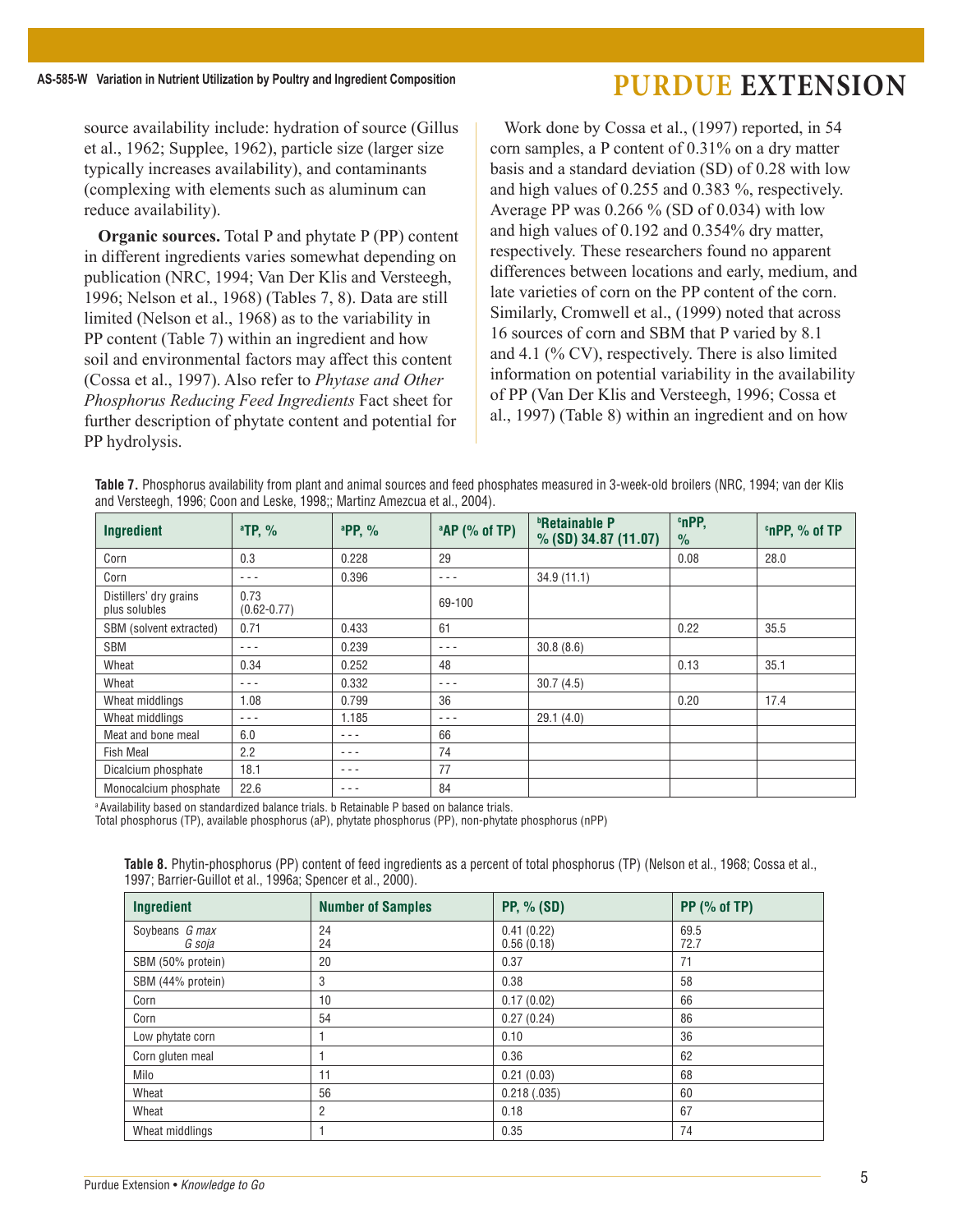diet manufacturing process may affect this availability (De Goote and Huyghebeart, 1996).

Variability in PP content in grains and relative bioavailability and digestibility from inorganic P sources has led to substantial safety margins during realistic diet formulation. For all practical purposes, these over-formulations may have the greatest influence on total and soluble P content of in excreta and litter.

Distiller's Dry Grains plus Solubles (DDGS). Phosphorus in DDGS can range from 0.62 to 0.77% (versus that of corn at 0.3%). The bioavailability (versus potassium mono-phosphate), however, is at least two to three times greater than that of corn and can range between 62 and 100%. Incorporation of DDGS into diets should account for the additional total and available P. If this adjustment is made, increases in manure P concentrations can be avoided. However, uncertainty as to the bioavailability of P within DDGS has led to an underestimation of bio-availability and can result in excess of P in manure.

## **Summary**

Variation in nutrient utilization by poultry and variability in nutrient composition and availability within feed ingredients has resulted in considerable over-formulation (i.e., safety margins) by the poultry industry. This over-formulation is used to guarantee the adequacy of nutrients for growth and prevention of nutritional deficiencies (an important animal wellbeing consideration). Routine testing of ingredients for nutrient composition is imperative to be able to reduce feeding safety margins, yet will not provide certainty to what nutrients will be digested and utilized by the bird.

## **References**

- Applegate, T.J., L.P.V. Potturi, and R. Angel. 2003a. Model for estimating poultry manure nutrient excretion: a mass balance approach. *Intl. Symp. Animal, Ag. Food Proc. Wastes* 9:296-302.
- Applegate, T.J., B.C. Joern, D.L. Nussbaum-Wagler, and R. Angel. 2003b. Water soluble phosphorus in fresh broiler litter is dependent upon phosphorus concentration fed but not on fungal phytase supplementation. *Poult. Sci.* 82:1024-1029.
- Barrier-Guillot, B., P. Casado, P. Maupetit, C. Jondreville, and F. Gatel, 1996a. Wheat phosphorus availability: 1-In vitro study; Factors affecting endogenous phytasic activity and phytic phosphorus content. *J. Sci. Food Agric.* 70:62-68.
- Batal, A., and N. Dale. 2003. Mineral composition of distillers dried grains with solubles. *J. Appl. Poult. Res.* 12:400-403.
- Coon, C. and K. Leske, 1998. Retainable phosphorus requirements for broilers. Maryland Nutr. Conf. p 18-31.
- Coon, C.N., S. Seo, and M.K. Manangi. 2007. The determination of retainable phosphorus, relative biological availability, and relative biological value of phosphorus sources for broilers. *Poult. Sci.* 86:857-868.
- Cossa, J., K. Oloffs, H. Kluge, and H. Jeroch. 1997. Investigation into the TP and PP content in different varieties of grain maize. 11th European Symp. Poult. Nutr*., Proc. World's Poult. Sci.* Assoc., Faaberg, Denmark. pp 444-446.
- Cromwell, G.L., C.C. Calvert, T.R. Cline, J.D. Crenshaw, T.D. Crenshaw, R.A. Easter, R.C. Ewan, C.R. Hamilton, G.M. Hill, A.J. Lewis, D.C. Mahan, E.R. Miller, J.L. Nelssen, J.E. Pettigrew, L.F. Tribble, T.L. Veum, and J.T. Yen. 1999. Variability among sources and laboratories in nutrient analyses of corn and soybean meal. *J. Anim. Sci.* 77:3262-3273.
- Cromwell, G.L., J.H. Brendemuhl, L.I. Chiba, T.R. Cline, T.D. Crenshaw, C.R. Dove, R.A. Easter, R.C. Ewan, K.C. Ferrell, C.R. Hamilton, G.M. Hill, J.D. Hitchcock, D.A. Knabe, E.T. Kornegay, A.J. Lewis, G.W. Libal, M.D. Lindemann, D.C. Mahan, C.V. Maxwell, J.C. McConnell, J.L. Nelssen, J.E.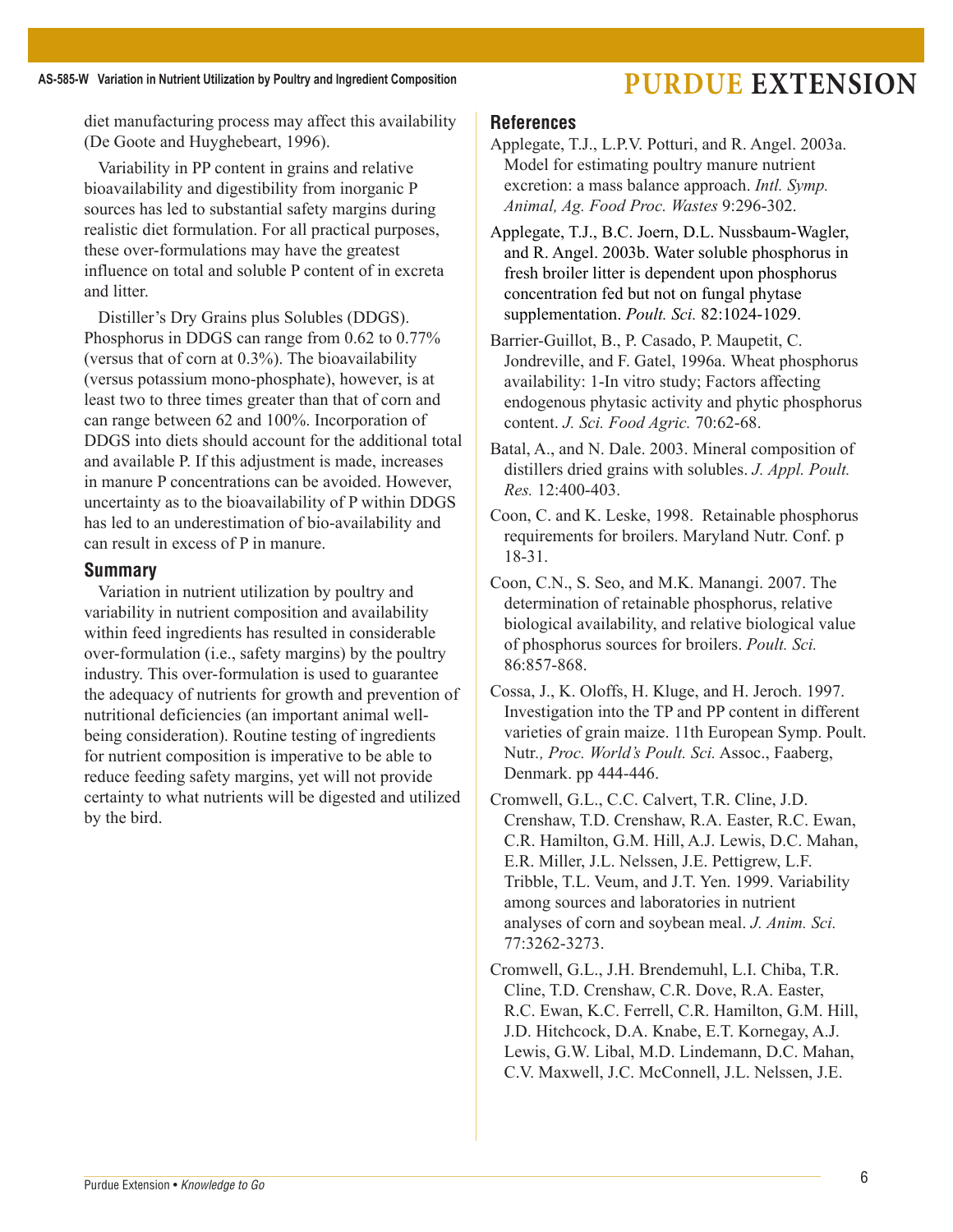Pettigrew, L.L. Southern, T.L. Veum, and J.T. Yen. 2003. Variability in mixing efficiency and laboratory analyses of a common diet mixed at 25 experiment stations. *J. Anim. Sci.* 81:484-491.

de Goote, G. and G. Huyghebaert. 1996. The bioavailability of phosphorus from feed phosphates for broilers as influenced by bio-aasay method, dietary calcium level, and feed form. *Animal Feed Science and Technology* 69:329-340.

Floren, J. 2002. Results of manure samples analyses by 48 commercial laboratories. MN Dept. of Agriculture. http://www.mda.state.mn.us/appd/ labresults.htm Accessed 4/03.

Funk, T.L., M.J. Robert, Y.Zhang, and R.E. Fonner, 2003. Precision and accuracy in a nutrient management plan utilizing liquid manure application: expectations and reality. *Proc. Amer. Soc. Ag. Engineer.* Conf. Paper#03-7002.

Gillis, M.B., H.M. Edwards, Jr., and R.J. Young. 1962. Studies on the availability of calcium orthophosphates to chickens and turkeys*. J. Nutr.* 78:155.

Havenstein, G.B., P.R. Ferket, S.E. Scheidler, and B.T. Larson. 1994. Growth, livability, and feed conversion of 1991 vs 1957 broilers when fed "typical" 1957 and 1991 broiler diets. *Poult, Sci.* 73:1785-1794.

Leske, K., and C.N. Coon. 2002. The development of feedstuff retainable phosphorus values for broilers. *Poult. Sci.* 81:1681-1693.

Martinez Amezcua, C., C. M. Parsons, and S.L. Noll. 2004. Content and relative bioavailability of phosphorus in distillers dried grains with solubles in chicks. *Poult. Sci.* 83:971-976.

National Research Council, 1994. Nutrient requirements of poultry. 9<sup>th</sup> revised edition. National Academy Press, Washington, DC.

Nelson, T.S., L.W. Ferrara, and N.L. Storer. 1968. Phytin content of feed ingredients derived from plants. *Poult. Sci.* 67:1372-1374.

Parsons, C. 2005. Variability and causative factors of variability in amino acid digestibility of byproduct ingredients. Poultry Dig. Amino Acid Roundtable. Indianapolis, IN.

Ravindran, V., L.I. Hew, and W.L. Bryden. 1998. *Digestible amino acids in poultry feedstuffs.* Rural Industries Research and Development Corporation: Canberra and Poultry Research Foundation: The University of Sydney, Cambden.

Spencer, J. D., G. L. Allee and T. E. Sauber. 2000a. Phosphorus bioavailability and digestibility of normal and genetically modified low-phytate corn for pigs. *J. Anim. Sci.* 78:675-681

Supplee, W.C. 1962. Anhydrous dicalcium phosphate as a source of phosphorus in poult diets. *Poult. Sci.* 41:1984.

van der Klis, J.D., H.A.J. Versteegh, and C.W. Scheele. 1994. Practical enzyme use in poultry diets: phytase and NSP enzymes. Carolina *Poult. Nutr. Conf. Proc.*pp. 113-128.

van der Klis, J.D. and H.A.J. Versteegh. 1996 Phosphorus nutrition in broilers. Pages 71-83 in: *Recent Advances in Animal Nutrition.* Edit.: P. C. Garnsworty, J. Wiseman, and W. Haresign. Nottingham University press, Nottingham, UK.

Waldroup, P.W. 2002. Phosphorus, phytase, and the environment…a retrospective look. *Proc. MD Nutr. Conf. Feed Manufact.* 49:195-202.

Wicker, D.L., and D.R. Poole, 1991. How is your mixer performing? *Feed Manage*. 42(9):40-44.

#### **Project Information**

Detailed information about training and certification in Feed Management can be obtained from Joe Harrison, Project Leader, jhharrison@wsu.edu, or Becca White, Project Manager, rawhite@wsu.edu.

#### **Author Information**

Todd J. Applegate - Purdue University Roselina Angel – University of Maryland, College Park

#### **Reviewers**

This factsheet was reviewed by Drs. Sally Noll (University of Minnesota) and Casey Ritz (University of Georgia).